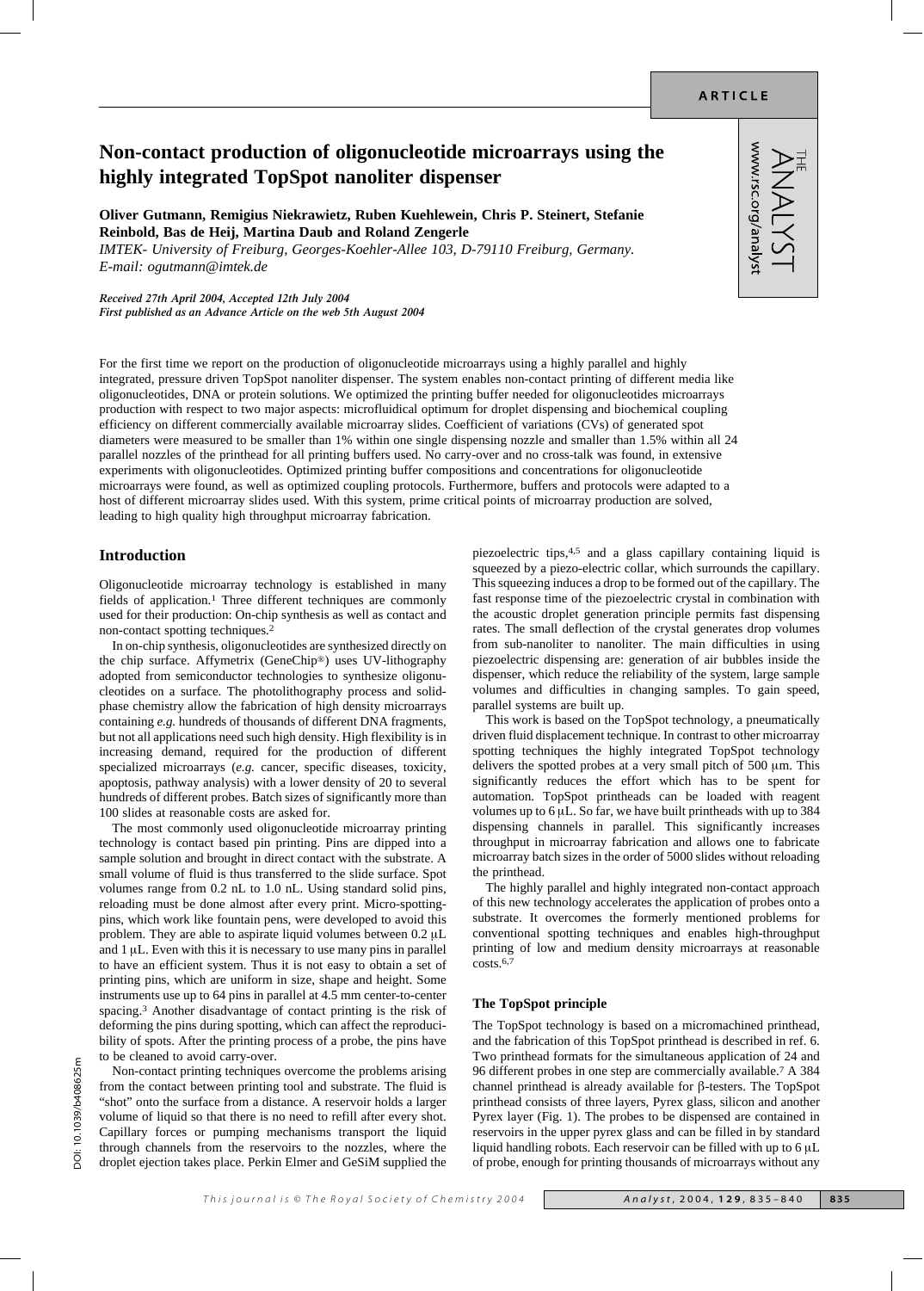washing and refilling steps. A recess in the upper Pyrex (actuation chamber) opens the nozzles to the upper side of the printhead. Every reservoir is connected to one nozzle *via* an etched microchannel system in the silicon wafer. Liquid is drawn to the nozzles by capillary forces. The actuation of the printhead is done by a piezostack actuator as depicted in Fig. 1. The actuator drives a piston into the actuation chamber. This generates a pressure pulse that affects all nozzles simultaneously. If the amplitude of the pressure pulse is high enough, it overcomes the capillary forces of the nozzles and the surface tension of the fluid, and droplets are ejected out of the nozzles. To achieve a homogenous ejection of the droplets, the outer surface of the nozzles is coated with hydrophobic silane.8

One of the major advantages of the TopSpot technology over other nanoliter dispensing systems (*e.g.* an inkjet printer) is the fact that every nozzle can be supplied with another printing medium. So in contrast to the present proceedings (*e.g.* pin printer, piezo tips) a contact-free high-throughput production is possible. The contactfree method eliminates problems arising from the varying adhesion forces between probes, pins and the substrate surface.

The TopSpot technology addresses the production of custom made low to mid density microarrays containing up to several thousands of different probes on a slide. This can be achieved by a modular concept enabling the user to operate several printheads filled with different printing media in one sequenced procedure. The number of simultaneously used printheads and therefore the number of employed modules is only dependent on the automation environment. The arrayer with lowest complexity (TopSpot Entry Arrayer) just contains one single printhead and allows one to spot 24, 96 or (for  $\beta$ -testers) 384 different probes on one slide. This type of performance can be achieved without any automation. A higher degree of automation is *e.g.* realized with the TopSpot Modular Arrayer (TopSpot/M) which can handle up to 5 printheads, simultaneously, printing up to 40 standard microarray substrates in one procedure. With a camera system and dedicated software, quality assurance is integrated. TopSpot/M enables flexible production of a small and medium series of microarrays with a throughput of 300 microarrays per hour each containing 480 different features when using printheads with 96 channels (for further information and contact details see: http://www.imtek.de/ anwendungen). Companies using the TopSpot technology to produce custom made mid density microarrays are *e.g.* Picorapid Technologie GmbH in Bremen, Germany or Hoffmann-La Roche AG in Basel, Switzerland. In addition, customized machines containing up to 15 printheads (1440 different probes) have been realized so far.

Microarray production requires a very flexible printer technology. It is well known that different applications need specific



**Fig. 1** *a.* Picture of a printhead. *b.* SEM picture of the 24 nozzles on the bottom side of the printhead. *c.* Working principle of TopSpot. From left to right: i. filling of the printhead reservoirs; ii. placing a piston into the printhead; iii. actuation by moving of the piston; iv. retraction of the piston.

adopted printing buffer systems, depending on printing media, coupling chemistry of used microarray slides and surface properties. This paper reports on the production of oligonucleotide microarrays using the highly parallel and highly integrated TopSpot non-contact nanoliter dispenser. Microfluidic aspects as well as biochemical aspects were investigated to optimize the microarray fabrication including the following steps: microarray printing, coupling of oligonucleotides to different microarray surfaces and oligonucleotide microarray usage.

#### **Material and methods**

**Chemicals and materials**

- a. Buffers
- $-10 \times$  PBS buffer [1.54 M phosphate buffered saline], Gibco BRL
- $-20 \times SSC$  buffer [3.3 M sodium chloride sodium citrate], Gibco BRL
- Sodium phosphate buffer  $[1 M = 141.96 g Na<sub>2</sub>HPO<sub>4</sub>, 137.99$ g NaH<sub>2</sub>PO<sub>4</sub>·H<sub>2</sub>O in 2,000 mL H<sub>2</sub>O (deion.)
- Carbonate buffer  $[1 \t M = 10.6 \t g$  sodium carbonate, 8.4 g sodium bicarbonate in 200 mL  $H<sub>2</sub>O$  (deion.)]
- Borate buffer  $[1 M = 12.37 g$  boric acid, 4 g NaOH in 200 mL H<sub>2</sub>O (deion.)]
- Boric acid, Sigma-Aldrich
- Sodium carbonate, Sigma-Aldrich
- Sodium bicarbonate, Sigma-Aldrich
- DMSO [dimethylsulfoxide] [(CH3)2SO], Merck
- Glycerol 99%  $[C_3H_8O_8]$ , Acros Organics
- Betaine monohydrate  $[C_5H_{11}NO·2H_2O]$ , Fluka
- b. Surfactants
- Nonidet P40 substitute, ionic surfactant, Fluka
- RBS N, non-ionic surfactant pH 7, Roth
- SDS (sodium n-dodecyl sulfate), Roth
- Tween20, Sigma-Aldrich
- c. Oligonucleotides
- $Cy3$ -labeled oligonucleotide: (5'-5ac gta cgt acg tac gta cg-3'), BIG—Biotech GmbH, Germany
- Cy5-labeled oligonucleotide (20-caagaactatgcttcaagcacatcaaccgttttttttttt-22), TIB MOLBIOL, Germany
- Biotin-labeled oligonucleotide (20-caagaactatgcttcaagcacatcaaccgttttttttttt-22), TIB MOLBIOL, Germany
- Random oligonucleotide (22-tttttttttttttttttttttttttttttegccatccacgtgtgtacggatactagttaacccgtgctttggctccact), rnd oligo, TIB MOLBIOL, Germany
- Oligonucleotide 1: lambda493!277!43 (sense and biotinlabeled antisense), TIB MOLBIOL, Germany
- Oligonucleotide 2: phiX2253-2022F!40 (sense and biotinlabeled antisense), TIB MOLBIOL, Germany
- Oligonucleotide 3 lambda564!84!43 (sense and biotin-labeled antisense), TIB MOLBIOL, Germany
- Oligonucleotide 4: lambda784!555!41 (sense and biotinlabeled antisense), TIB MOLBIOL, Germany
- Oligonucleotide 5: phiX412-184F!40 (sense and biotin-labeled antisense), TIB MOLBIOL, Germany
- d. Detection
- Streptavidin-cy5, 1 mg mL<sup>-1</sup>, Amersham Pharmacia
- BSA (Bovine Serum Albumin), fraction V, VWR
- Blocking solution:  $4 \times$  SSC/0.2% Tween20/5% BSA
- e. Microarray slides
- ArrayLink hyphob, epoxy-modified glass slides, Genescan Europe AG
- CMT-GAPS2, amino-modified glass slides, Corning
- QMT Epoxy, epoxy-modified glass slides, Quantifoil
- PMMA, plastic slides, Genescan Europe AG
- f. Devices and software
- UV StrataLinker 2400, Stratagene, USA
- Bioanalyzer 4F/4S Fluorescence reader, La Vision Biotech, Germany (sensitivity up to  $< 0.8$  Cy3 molecules  $\mu$ m<sup>-2</sup>)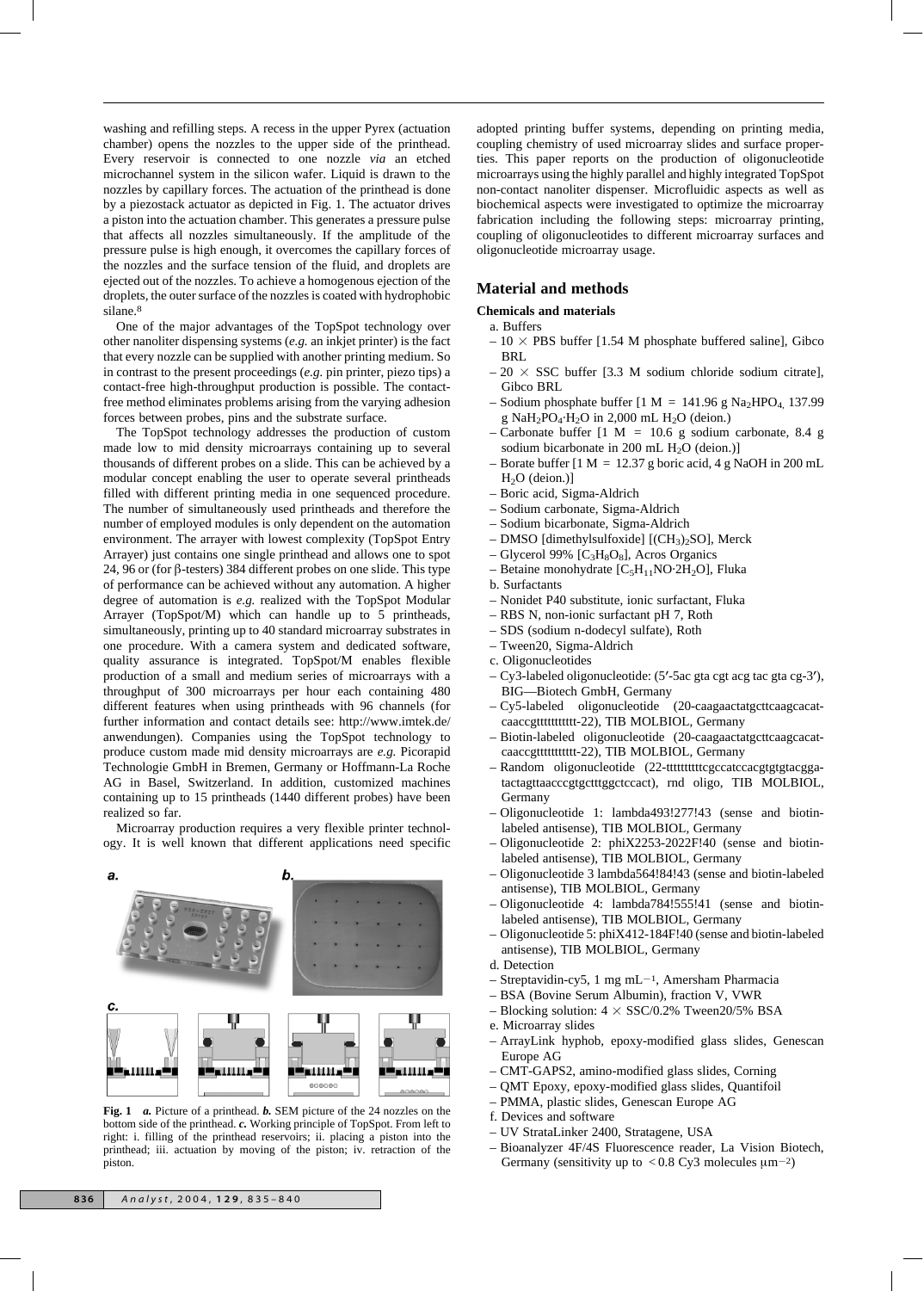- Highspeed-Videostroboscope MOCON-RT, VISIT GmbH & Co. KG, Germany
- NeuroCheck®, NeuroCheck, Germany

## **Experimental setup**

Printing of oligonucleotide microarrays with 24 channel printheads was investigated. Parameters for diameter and pitch of the nozzles were 50  $\mu$ m and 500  $\mu$ m. As already mentioned, of prime interest for microarray production is the elimination of any possibility of sample cross-contamination. We made extensive cross-talk tests to verify the total isolation of all supply-channels, nozzles and dispensed droplets due to the highly parallel printhead approach. Every second reservoir was filled with  $1 \mu M$  Cy3-labeled oligonucleotides and the other reservoirs with pure printing buffer. This checkerboard-like array was printed onto microarray slides and detected with the fluorescence reader. The printhead is reusable, so it is important to establish a proven washing procedure to guaranty carry-over free usage of the printhead. The checkerboard-like filled printhead used in the cross-talk test was washed for 5 min in an ultrasonic bath with 5% v/v RBS N and afterwards rinsed with 50 mL of deionized water. Then the checkerboard filling was inversed, so that every nozzle, which contained Cy3 labeled oligonucleotides in the previous step is now filled with buffer solution. In the fluorescence reader, no remains of former filling should be detectable.

Oligonucleotide microarray printing buffers were optimized to the microfluidic optimum of the TopSpot printing system, as well as to the biochemical requirements of coupling efficiency of oligonucleotides on different microarray slides.

For the microfluidic optimization the stroboscopic camera was used to record droplet dispensing, flight and impact of different printing media (Table 1). For the precise analysis of the recorded droplets the image processing system NeuroCheck® was used. A programmed measurement process was developed to measure the radius of dispensed spots on the flight for a correct evaluation of the spots. Thus the spot volume can be determined by geometric outline analysis of the dispensed spots.

The limited resolution of the used camera and the arrangement of the nozzles on the printhead does not allow the evaluation of all 24 nozzles at the same time. To observe all 24 droplets in one step we used a fixed camera system, mounted on the TopSpot printer device. Each printed 24 spot array was photographed automatically directly after the print. Additionally NeuroCheck® was not only used for determination of spot diameter but also for evaluation of horizontal deflection of the spots from their correct 500 µm spacing. To achieve higher densities the spacing between the spots was lowered by interlacing prints, resulting in a  $250 \mu m$  spacing of spots.

The limits of the TopSpot printhead with respect to viscosity and surface tension of printing media were tested with different concentrations and lengths of oligonucleotides and varying printing buffer solutions. Regarding biochemical aspects of microarray

**Table 1** Concentrations and pH values of printing buffers used for the optimization of droplet dispensing and biochemical coupling efficiency on different microarray slides

| a                                                                                                   |                 |                 |                |                  |    |
|-----------------------------------------------------------------------------------------------------|-----------------|-----------------|----------------|------------------|----|
| <b>Printing buffer</b>                                                                              | pH range        |                 |                |                  |    |
| Sodium phosphate $(0.1 M-0.5 M)$                                                                    | 6.0             | 6.8             | 7.4            | 8.0              |    |
| PBS (0.1 M-0.5 M)                                                                                   | 6.0             | 6.8             | 7.4            | 7.8              |    |
| SSC (0.1 M-0.5 M)                                                                                   | 6.0             | 6.5             | 7.0            | 7.6              |    |
| Borat (0.1 M-0.5 M)                                                                                 | 7.7             | 8.0             | 8.5            | 9.0              |    |
| Borat (0.1 M-0.5 M)                                                                                 | 9.2             | 9.6             | 10.0           | 10.4             |    |
| Sodium carbonate $(0.1 M-0.5 M)$                                                                    | 9.2             | 9.6             | 10.0           | 10.4             |    |
| b<br>$\times$ M betaine 0.5 $\times$ -3.0 $\times$ SSC (pH 7)<br>$\times$ % DMSO<br>$\times$ % DMSO | 1.5<br>50<br>15 | 1.0<br>40<br>10 | 0.5<br>30<br>5 | 0.4<br>20<br>2.5 | 03 |

production we optimized the concentration and pH of different printing buffer solutions according to the coupling protocol and the microarray slide (Fig. 2). For the optimization of coupling we used commercially available microarray slides and printed 20 µM Cy5labeled oligonucleotides in different printing buffer solutions. The printing concentration of  $20 \mu M$  is a commonly used concentration in the field of oligonucleotide microarrays production and was kept constant during this evaluation. The optimized buffers were used to print microarrays with  $1 \mu M$  oligonucleotides and the optima were compared to the results of  $20 \mu M$  oligonucleotides.

The following coupling protocols for the immobilization of oligonucleotide to microarray slide surfaces were performed, optimized and compared to each other:

a. Water bath protocol: 2 h incubation in a humid box at 50 °C (humidity approx. 100%)

b. Oven protocol: 30 min incubation in an oven at 80 °C (humidity not set)

c. UV coupling protocol: 600 mJ in a humid box in the UV-StrataLinker (humidity approx. 60%)

Each protocol was followed by a slide washing procedure to remove unbound oligonucleotides:  $2 \times 5$  min in  $2 \times SSC$  0.1% SDS,  $2 \times 5$  min in H<sub>2</sub>O<sub>deion</sub> and drying with N<sub>2</sub>. To avoid smearing of spots during the washing procedure we established a dipwashing device (Fig. 3) for reproducible washing of microarrays after the coupling protocol. Main criteria of the evaluation were the amount and reproducibility of fluorescence signal on different microarray slides with the different coupling protocols.



Fig. 2 Scheme of experimental setup: fluorescence labeled oligonucleotides were solved in seven printing buffers in different concentrations and pH values were printed on four different slide types. The slides were processed according to three different coupling protocols and the coupling quantified in a fluorescence reader.



**Fig. 3** Scheme of the dip-washing device: *a.* slides are placed into a washing cuvette, washing solution flows in from the bottom with a constant low flow rate, **b.** slides are incubated in the washing solution for 5 min, followed by *c.* draining of used washing solution.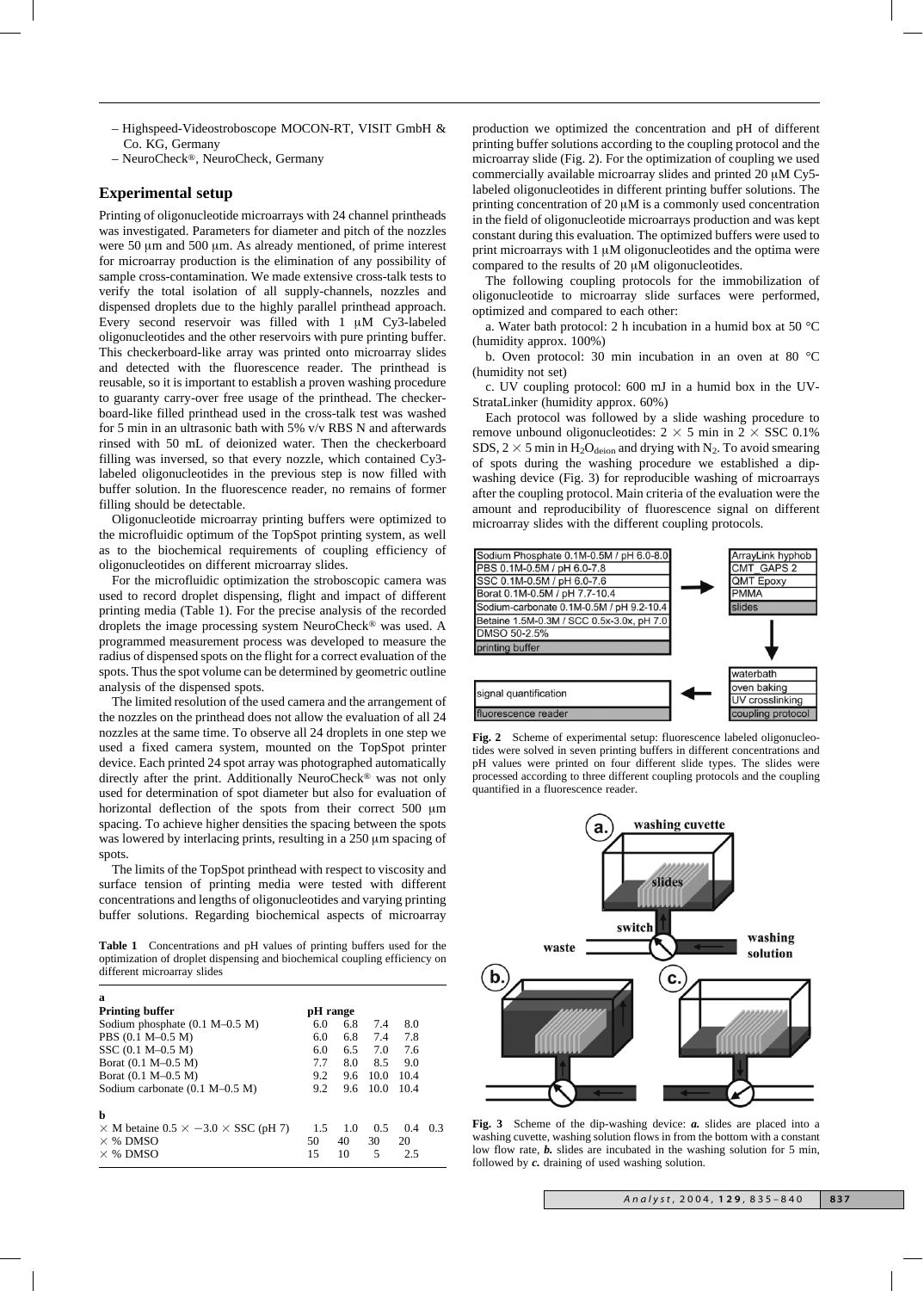Finally, oligonucleotide microarrays were produced using the TopSpot technology. We used the optimized printing buffer for fabrication of oligonucleotide microarrays. With the performed antisense hybridization experiments we verified the acquired optima in a oligonucleotide microarray approach. Eight different oligonucleotides were printed in triplicates on ArrayLink™ hyphob microarray slides and coupled with the UV protocol followed by dip-washing of the slides. As target molecules five sense oligonucleotides were printed (oligonucleotides 1–5). Additionally, two positive controls were printed to ensure that the coupling (Cy5 labeled oligonucleotide) and the coloration step (biotin labeled oligonucleotide) on the microarray slide were successful. As a negative control a random oligonucleotide was printed, which had no corresponding partner in the hybridization solution. The hybridization mix was prepared containing the five biotin labeled antisense oligonucleotides (25 nM) in hybridization buffer. The DNA was denatured for 5 min at 80 °C on a heating block, followed by 5 min incubation on ice to improve subsequent DNA hybridization. 65 µL of the hybridization mix were pipetted onto the microarray and incubated for 15 min at 60 °C. Afterwards the slides were washed two times in  $2 \times$  SSC 0.1% SDS at 40 °C for 10 min, quickly rinsed in 0.5  $\times$  SSC and dried with N<sub>2</sub>. For detection of the hybridization event in a specific spot the microarray was incubated for 30 min with 20  $\mu$ L of coloration solution containing 5  $\mu$ g mL<sup>-1</sup> Streptavidin-Cy5 and blocking solution to minimize unspecific binding events. Finally the slides were washed  $3 \times 5$  min in  $4 \times$  SSC 0.2% Tween20, quickly rinsed in  $H_2O_{\text{deion}}$  and dried with  $N_2$ . The binding of antisense oligonucleotides in a specific spot was detected and analyzed using the fluorescence reader.

## **Results and discussion**

Extensive experiments using the printhead for printing checkerboard arrays of labeled oligonucleotides and buffer solution showed the total isolation of the different microchannels, nozzles and dispensed droplets. No cross-talk was detectable between the 500 µm spaced nozzles even after thousands of printed arrays (Fig. 4). For the re-usage of printheads the experiments showed that after washing and re-using of printheads no carry-over of formerly printed media was detectable. The experiments ascertain carry-over and cross-talk free printing of oligonucleotide microarrays and in contrast to reloading pin printing techniques a prime critical point of microarray production is solved, leading to high quality and high-throughput microarray fabrication.

With the automated image processing system used we measured 250 droplet volumes per printing buffer on the flight (Fig. 5). Based on this we found that the diameter of dispensed droplets is highly dependent on characteristics of printing fluid, mainly viscosity and surface tension. In all dilution series the volume increased with increasing viscosity and at the same time with lower surface tension (Fig. 5). Higher viscosity leads to higher friction between the fluid layers so that more fluid gets pushed out of the fluid meniscus. Assisted by the surface tension of the printing fluid, a small filament of liquid is formed right before the droplet tears off. Lower surface tension delays the formation of a droplet resulting in a



**Fig. 4** Carry-over test: *a.* The printhead was filled with Cy3-labeled oligonucleotides and printing buffer like a checkerboard. *b.* The printed microarrays were evaluated in a fluorescence reader. *c.* Afterwards the printheads were washed, refilled with the inversed checkerboard filling and printed. Only the spots with Cy3-oligonucleotides are visible, that means neither cross-contamination nor carry-over occurs.

higher droplet volume. Using  $1 \mu M$  oligonucleotides in different printing buffer solutions the reproducibility of droplet diameter within one single nozzle was better than 1%, independent of printing buffer used (Fig. 6). A comparison of different single nozzle records of all 24 different nozzles showed a CV better than 1.5%.

A stable and reproducible droplet ejection was mainly achieved by improvements in the homogeneity of the nozzle surface coating.9 For example, one of the main reasons for the 0.5% difference between dispensed volume for all 24 nozzles is the hydrophobic coating of the nozzle surface. Tiny differences in the homogeneity of the hydrophobic layer have significant influence on the droplet release process. In that case, during the droplet ejection process deficient coated areas around a nozzle get coated with printing solution, leading to a bigger tear-off edge and as a consequence to larger droplet volumes. Of minor importance are variations in the manufacturing of the nozzles due to the very high precision of the etching process used.

Of importance for stable and reproducible droplet ejection are the improvements in the printhead cleaning procedure, especially the nozzle surface. A clean nozzle surface avoids deflection of the droplets during the ejection process and leads to high reproducibility. The optimized protocol is described in the experimental setup. Additionally, filtering of the printing buffer solutions using a 0.2 mm filter avoids clogging of the printhead nozzles. Controlled, stable environmental conditions during printing (40–60% relative humidity) also reduce salt out effects in the printhead.

The pictures of printed arrays, made by the mounted camera, verified the results of the stroboscopic camera. The oligonucleotide spots showed CVs of droplet diameter below 1.5% per printed array (intra-array CV). Comparison of all printed spots per array with all spots of the subsequently printed arrays showed CVs below 1.6% (inter-array CV), including the errors of environmental influences and especially microarray slide inhomogeneities. Since hundreds of spots were evaluated this also showed the high reproducibility of the whole printing process.



**Fig. 5** The printing process from the nozzle of the printhead down to the microarray slide. The droplet dispensing process is highly stable and reproducible with all tested printing media.

| <b>Buffer</b>                | Conc.  | Diameter of<br>dispensed<br>droplets in um | <b>CV %</b> | <b>Buffer</b>    | Conc.  | Diameter of<br>dispensed<br>droplets in um | CV % |
|------------------------------|--------|--------------------------------------------|-------------|------------------|--------|--------------------------------------------|------|
| Σ<br>PBS in I                | 0.0375 | 128.88                                     | 0.32        |                  | 2.5    | 130.08                                     | 0.08 |
|                              | 0.075  | 128.88                                     | 0.22        | వి               | 5      | 131.98                                     | 0.33 |
|                              | 0.15   | 131.84                                     | 0.33        | Š.               | 10     | 139.42                                     | 0.32 |
|                              | 0.225  | 134.18                                     | 0.29        | Glycerol         | 15     | 141.32                                     | 0.55 |
|                              | 0.3    | 135.74                                     | 0.13        | Ξ.               | 20     | 143.3                                      | 0.33 |
|                              | 0.45   | 135.32                                     | 0.17        |                  | 30     | 142.58                                     | 0.30 |
| SSC in M                     | 0.075  | 127.9                                      | 0.20        | betaine<br>3xSSC | 0.2    | 129.22                                     | 0.22 |
|                              | 0.15   | 128.14                                     | 0.29        |                  | 0.3    | 127.64                                     | 0.26 |
|                              | 0.3    | 128.8                                      | 0.19        |                  | 0.4    | 127.8                                      | 0.22 |
|                              | 0.45   | 129.44                                     | 0.16        |                  | 0.5    | 128.84                                     | 0.14 |
|                              | 0.6    | 131.40                                     | 0.24        | ž                | 1.0    | 134.28                                     | 0.33 |
|                              | 0.9    | 132.10                                     | 0.24        |                  | 1.5    | 139.68                                     | 0.22 |
| ءِ<br>వి<br><b>DMSO</b><br>ġ | 5      | 129.14                                     | 0.19        |                  | 0.0005 | 131.58                                     | 0.22 |
|                              | 10     | 128.22                                     | 0.10        |                  | 0.001  | 136.02                                     | 0.10 |
|                              | 20     | 132.52                                     | 0.24        | Nonidet          | 0.01   | 137.32                                     | 0.48 |
|                              | 30     | 136.74                                     | 0.29        | 3xSSC            | 0.05   | 135.54                                     | 0.32 |
|                              | 40     | 141.64                                     | 0.27        | $\times\%$       | 0.1    | 133.40                                     | 0.39 |
|                              | 50     | 143.58                                     | 0.25        |                  | 0.5    | 122.80                                     | 0.81 |

**Fig. 6** Table of printing buffer solutions used and the corresponding CVs of droplet diameters on the flight using optimal printing conditions. CVs with respect to 250 droplet ejections.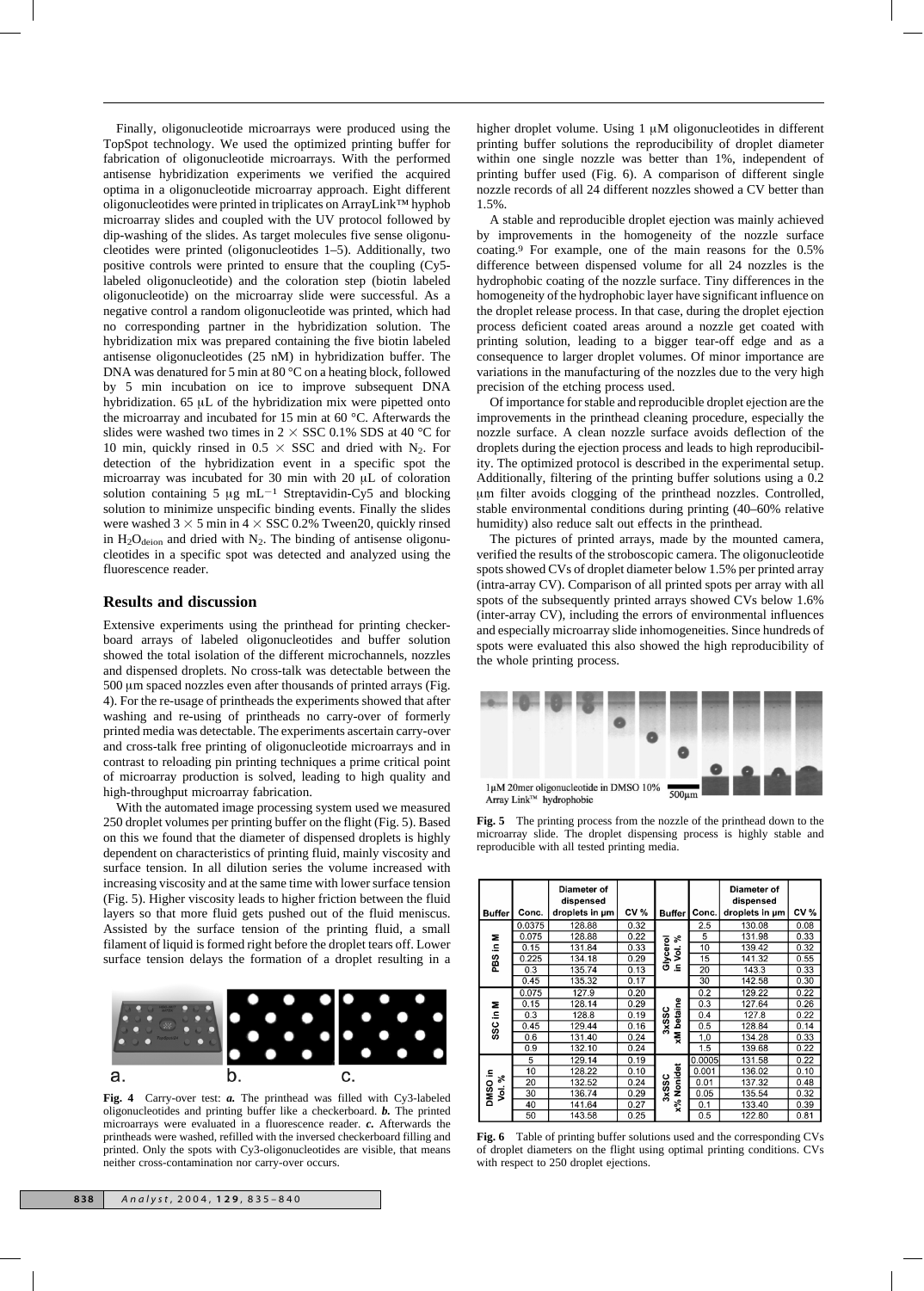Also, the highly correct positional accuracy of microarrays spotted with the TopSpot printing device could be shown. The spot positions of a sequence of printed arrays were measured. The distance between nozzles and slide surface was 800 µm. The deflection of spots was less than  $10 \mu m$  from the regular  $500 \mu m$ grid. Higher spot densities on the microarray slides were generated successfully by printing between the spots of a printed array, so that even with a 500  $\mu$ m nozzle spacing of the printhead a 250  $\mu$ m spacing of spots was achieved (Fig. 7).

In the experiments it was possible to print reproducibly print solutions with up to 1% (v/v) of surfactant solution (NP40) substitute). This represents a surface tension of approximately 26  $mN$  m<sup>-1</sup>. Lower surface tension led to leakage of fluid from the nozzles, wetting of nozzle and with it less reproducible or completely missing droplet dispensing. Experiments with high viscous fluids showed that up to 30% (v/v) glycerol/water mixture (viscosity = 1.9 mPa s) was printable. Higher concentrations led to no droplet ejection because of the high fluidic resistance of these high viscous solutions.

Reconsidering the measured droplet diameter (Fig. 6) of different printing media, the volume of dispensed droplets is highly dependent on properties of printing media, mainly viscosity and surface tension. To achieve satellite-free droplet dispensing of all printing media the duration and amplitude of pressure pulse was adjusted to the specific printing media. Using the droplet diameter of different printing media used the calculated volume of dispensed droplets ranged from 1.0 nL (for deionized water) to 1.5 nL (for 50% v/v DMSO). In all dilution series of printing media the droplet volume increased with increasing viscosity and lower surface tension. Nevertheless, if the printing buffer is fixed the droplet volume is well defined and homogenous over all nozzles. For microarray production usually a uniform printing buffer is used to solve the different oligonucleotides, thus TopSpot can be regarded as a robust and reliable printing technology.

With the very good microfluidical printing performance of this printhead we were able to optimize also the biochemical aspects of oligonucleotide microarray production. Cy5-labeled oligonucleotides were used as printing media to optimize the printing buffer concentration and pH with respect to the used coupling protocol and microarray slide type (Fig. 8). Compared to  $20 \mu M$ , using  $1 \mu M$ Cy5-labeled oligonucleotide led to similar printing buffer concentration and pH value optima. However, in contrast to 20  $\mu$ M oligonucleotide spots, the  $1 \mu M$  spots tend to form a very inhomogeneous fluorescence signal with no or low fluorescence signal in the centre of the spot and high signal at the outline of the spot, the well-known and unwanted donut effect. Even with constant environmental conditions, these drying effects were very



**Fig. 7** *a.* Overlaying of the *xy*-coordinates of 16 printed arrays measured by NeuroCheck®. Each cross indicates the spot centre. The cross width indicates the spot diameter. The deflection of all spots is less than  $10 \mu m$ from a regular 500  $\mu$ m grid. *b***.** Camera picture of a 250  $\mu$ m spot spacing by interlacing printing using four times a 24 nozzle printhead. *c.* Fluorescence reader image of 250 µm spot spacing by interlacing printing using four times a 96 nozzle printhead.

dominant and constrained proper evaluation of the fluorescence signal.

During the manual slide washing procedure, smearing of spots occurred very often. The smearing always happened in the opposite direction to the slide dipping into the washing cuvette. Therefore, we assumed that this is an effect of too fast and uncontrollable manual dipping of slides into the washing solution. With the reported dip-washing device from Fig. 3 we were able to avoid reliable smearing of spots during the washing procedure (Fig. 9). The problem was solved by continuously wetting the slides very slowly and steadily, so that the unbound molecules of the spots become solved immediately in the washing solution. No overlap or smearing of the unbound molecules around the spots occurs. In this way, we have been able to wash microarrays after the coupling protocol more reliably and therefore obtain more reproducible results.

In extensive experiments the three most commonly used coupling protocols were compared to determine the one best suited for oligonucleotide microarray printing, using the highly parallel TopSpot dispensing system. Independent of printing buffer used the highest Cy5 signals were measured using the UV cross-linking protocol. As a consequence the best Cy5 signals of a printing buffer constitution (concentration, pH) was found on microarray slides processed using the UV protocol. Each printing buffer has an optimal constitution, when looking at the Cy5 signal intensity of the printed array, but there were big differences between the tested microarray slide types (Fig. 8). For the determination of the overall best suited printing buffer the signal to noise ratio was not only taken into account but also stable and reproducible results are at least of same importance. The formation of donut spots arising from the printing buffer has to be eliminated to achieve homogenous and therefore reproducible spot results. Taking this into account we

| optimal<br>printbuffer | ArrayLink hyphob           | CMT-GAPS 2      | QMT Epoxy       | <b>PMMA</b>     |  |
|------------------------|----------------------------|-----------------|-----------------|-----------------|--|
| lSodium                | 0.5M<br>0.5M<br>0.5M       |                 | 0.5M            |                 |  |
| Phosphate              | pH 7.4<br>pH 8.0<br>pH 7.4 |                 | pH 7.4          |                 |  |
| <b>PBS</b>             | 0.5M                       | 0.1M            | 0.5M            | 0.5M            |  |
|                        | pH no influence            | pH no influence | pH no influence | pH no influence |  |
| lssc                   | 0.5M                       | 0.1M            | 0.5M            | 0.5M            |  |
|                        | pH 6.5                     | pH 6.5          | pH 6.5          | pH 6.5          |  |
|                        | 0.1M                       | 0.1M            | 0.2M            | forming donuts  |  |
| <b>Borat</b>           | pH 9.2                     | pH 7.7          | pH 10.0         |                 |  |
| Sodium-                | 0.5M                       | 0.3M            | 0.5M            | 0.4M            |  |
| lcarbonate             | pH no influence            | pH 9.2          | pH 10.0         | pH 10.0         |  |
|                        | 0.3M                       | 1.5M            | 0.2M            | 1.5M            |  |
| Betaine / SSC          | 1.5x                       | 0.5x            | 1.5x            | 3.0x            |  |

**Fig. 8** Overview of the optimum conditions for oligonucleotide (20  $\mu$ M) coupling on the different slide types tested. Indicated are the printing buffers which led to the highest fluorescence signal per slide with the UV crosslinking protocol. Absolute highest signal to noise ratios were observed with 0.5 M sodium phosphate buffer pH 8, for all slide types used.



**Fig. 9** *a.* Smearing of spots during the slide washing procedure by manually dipping. *b.* No smearing of spots by microarrays processed with the dip-washing device.